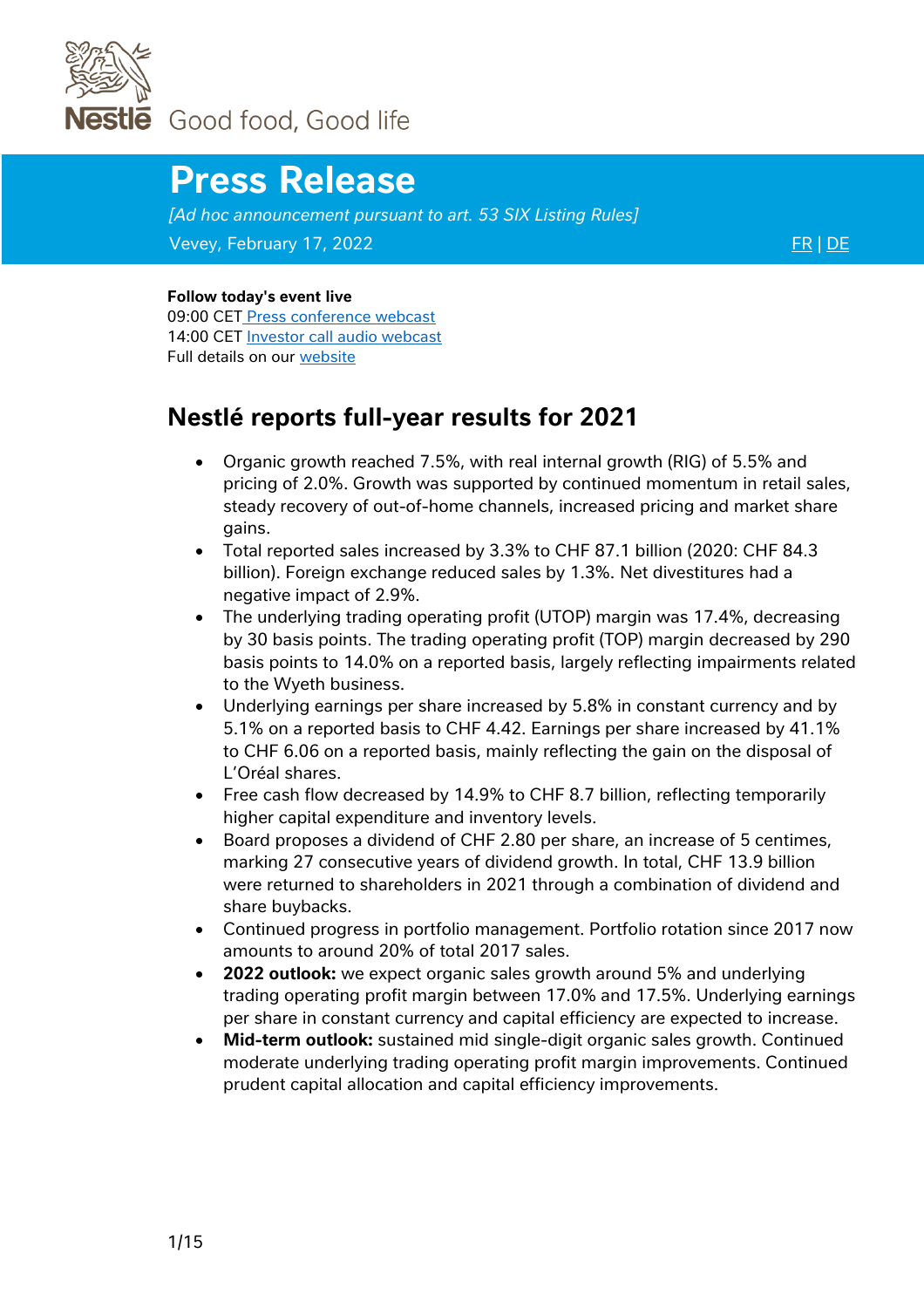**Mark Schneider, Nestlé CEO, commented:** *"In 2021, we remained focused on executing our long-term strategy and stepping up growth investments, while at the same time navigating global supply chain challenges. Our organic growth was strong, with broad-based market share gains, following disciplined execution, rapid innovation and increased digitalization. We limited the impact of exceptional cost inflation through diligent cost management and responsible pricing. Our robust underlying earnings per share growth shows the resilience of our value creation model. The entire Nestlé team demonstrated exemplary perseverance and agility in a challenging environment.*

*The evolution of our portfolio continued, focusing on categories with attractive growth opportunities and differentiated offerings. Recent examples include the acquisition of the core brands of The Bountiful Company and the divestiture of the mainstream water brands in North America.* 

*Our sustainability agenda further progressed as we enhance the well-being of our consumers, help regenerate the environment and strengthen the farming communities in our supply chains.*

*We continued to create value for our shareholders through disciplined capital allocation, steadily increasing dividends and significant share buybacks. Going forward, we are confident in the strength of our value creation model."*

|                                   | <b>Total Group Zone AMS</b> |         | Zone<br><b>EMENA</b> | Zone AOA | <b>Nespresso</b> | Nestlé<br>Health<br><b>Science</b> | Other<br><b>Businesses</b> |
|-----------------------------------|-----------------------------|---------|----------------------|----------|------------------|------------------------------------|----------------------------|
| Sales FY-2021 (CHF m)             | 87 088                      | 33779   | 21 1 28              | 20 735   | 6418             | 4822                               | 206                        |
| Sales FY-2020 (CHF m)*            | 84 343                      | 34 010  | 20 2 26              | 20 730   | 5885             | 3 3 2 6                            | 166                        |
| Real internal growth (RIG)        | 5.5%                        | 4.8%    | 6.0%                 | 3.5%     | 8.2%             | 13.4%                              | 25.1%                      |
| Pricing                           | 2.0%                        | 3.7%    | 1.2%                 | 0.8%     | 0.6%             | 0.1%                               | 1.2%                       |
| Organic growth                    | 7.5%                        | 8.5%    | 7.2%                 | 4.2%     | 8.8%             | 13.5%                              | 26.3%                      |
| Net M&A                           | $-2.9%$                     | $-6.6%$ | $-2.2%$              | $-3.9%$  | 0.0%             | 33.2%                              | 0.0%                       |
| Foreign exchange                  | $-1.3%$                     | $-2.5%$ | $-0.6%$              | $-0.4%$  | 0.3%             | $-1.8%$                            | $-1.8%$                    |
| Reported sales growth             | 3.3%                        | $-0.7%$ | 4.5%                 | 0.0%     | 9.1%             | 45.0%                              | 24.5%                      |
| FY-2021 Underlying TOP<br>Margin  | 17.4%                       | 20.8%   | 18.5%                | 21.8%    | 23.0%            | 13.6%                              | $-15.6%$                   |
| FY-2020 Underlying TOP<br>Margin* | 17.7%                       | 20.5%   | 18.6%                | 22.2%    | 23.6%            | 16.5%                              | $-43.9%$                   |

#### **Group Results**

*\** 2020 figures restated following the disclosure of Nestlé Health Science and Nespresso as standalone segments from 2021 onwards (previously combined and presented in Other businesses).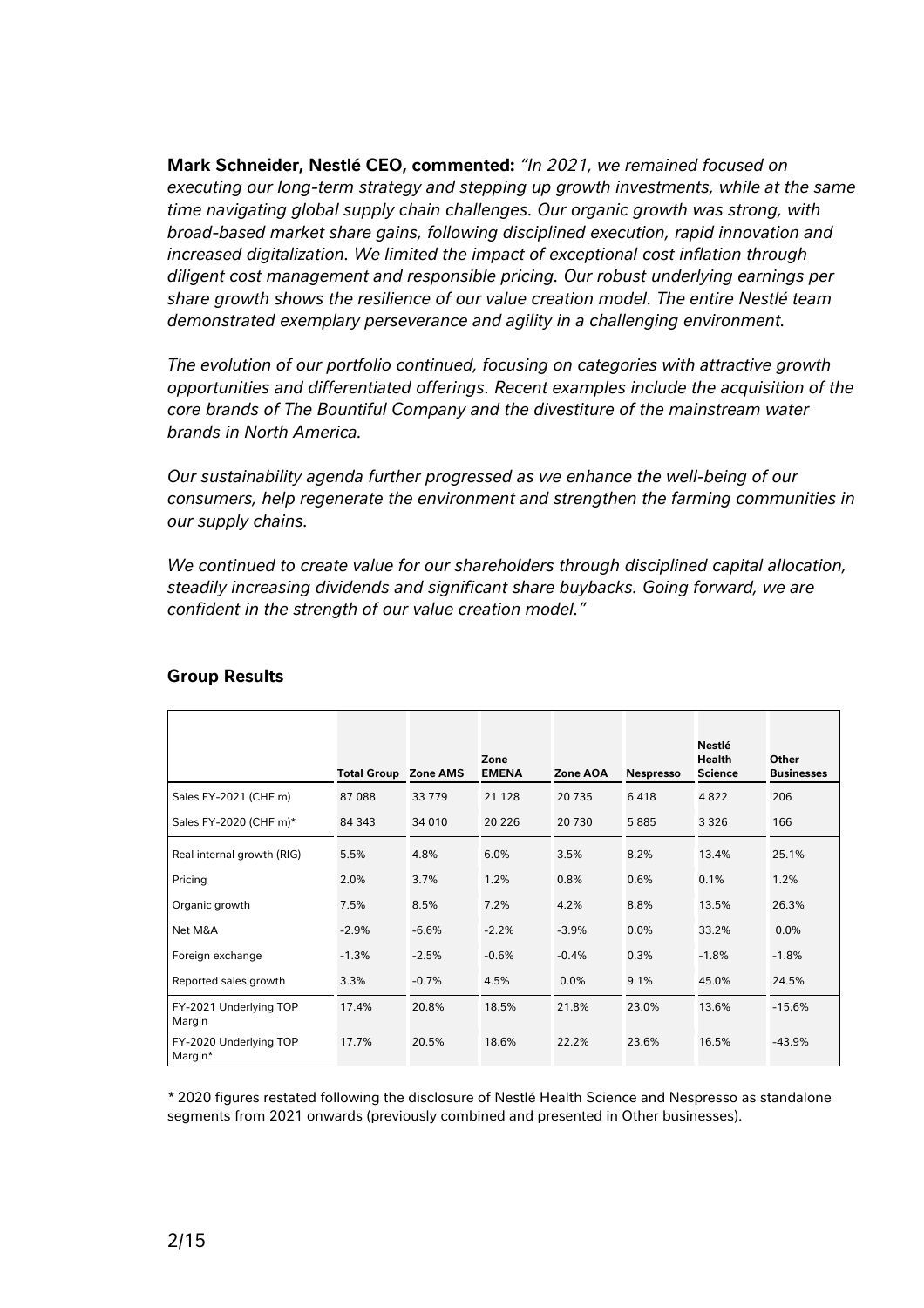#### **Group sales**

Organic growth was 7.5%, with RIG of 5.5%. Pricing increased to 2.0%, reaching 3.1% in the fourth quarter, to offset significant cost inflation.

Growth was broad-based across most geographies and categories. Organic growth reached 7.2% in developed markets, the highest level in more than a decade, based mostly on RIG with positive pricing. Organic growth in emerging markets was 7.8%, with robust RIG and positive pricing.

By product category, the largest contributor to organic growth was coffee, fueled by strong momentum for the three main brands *Nescafé*, *Nespresso* and *Starbucks*. Sales of Starbucks products grew by 17.1% to reach CHF 3.1 billion, generating over CHF 1 billion of incremental sales compared with 2018. Purina PetCare posted double-digit growth, led by science-based and premium brands *Purina Pro Plan*, *Fancy Feast* and *Purina ONE,* as well as veterinary products. Prepared dishes and cooking aids reported high single-digit growth, based on strong sales developments for *Maggi, Stouffer's* and *Lean Cuisine*. Sales in vegetarian and plant-based food grew at a double-digit rate, reaching around CHF 800 million*.* Nestlé Health Science recorded double-digit growth, reflecting strong demand for vitamins, minerals and supplements, as well as healthyaging products. Dairy saw mid single-digit growth, based on strong demand for premium and fortified milks, coffee creamers and ice cream. Sales in confectionery grew at a high single-digit rate, supported by a strong sales development for *KitKat* and gifting products. Water posted high single-digit growth, driven by premium brands and a recovery in out-of-home channels. Infant Nutrition reported negative growth, impacted by a sales decline in China and lower birth rates globally. Sales of human milk oligosaccharides (HMOs) products continued to see robust growth, reaching CHF 1.2 billion.

By channel, organic growth in retail sales was 6.4%. E-commerce sales grew by 15.1%, reaching 14.3% of total Group sales, with strong momentum in most categories, particularly Purina PetCare, coffee and Nestlé Health Science. Organic growth in outof-home channels reached 24.5%, helped by a low base of comparison due to the pandemic.

Net divestitures decreased sales by 2.9%, largely related to the Nestlé Waters North America, Yinlu and Herta transactions. Divestitures were partially offset by acquisitions, including the core brands of The Bountiful Company and Freshly. The negative impact on sales from foreign exchange moderated to 1.3%. Total reported sales increased by 3.3% to CHF 87.1 billion.

#### **Underlying Trading Operating Profit**

Underlying trading operating profit increased by 1.4% to CHF 15.1 billion. The underlying trading operating profit margin decreased by 30 basis points to 17.4% in constant currency and on a reported basis, reflecting time delays between cost inflation and pricing actions. The one-off integration costs related to the acquisition of The Bountiful Company's core brands had a negative impact of around 10 basis points.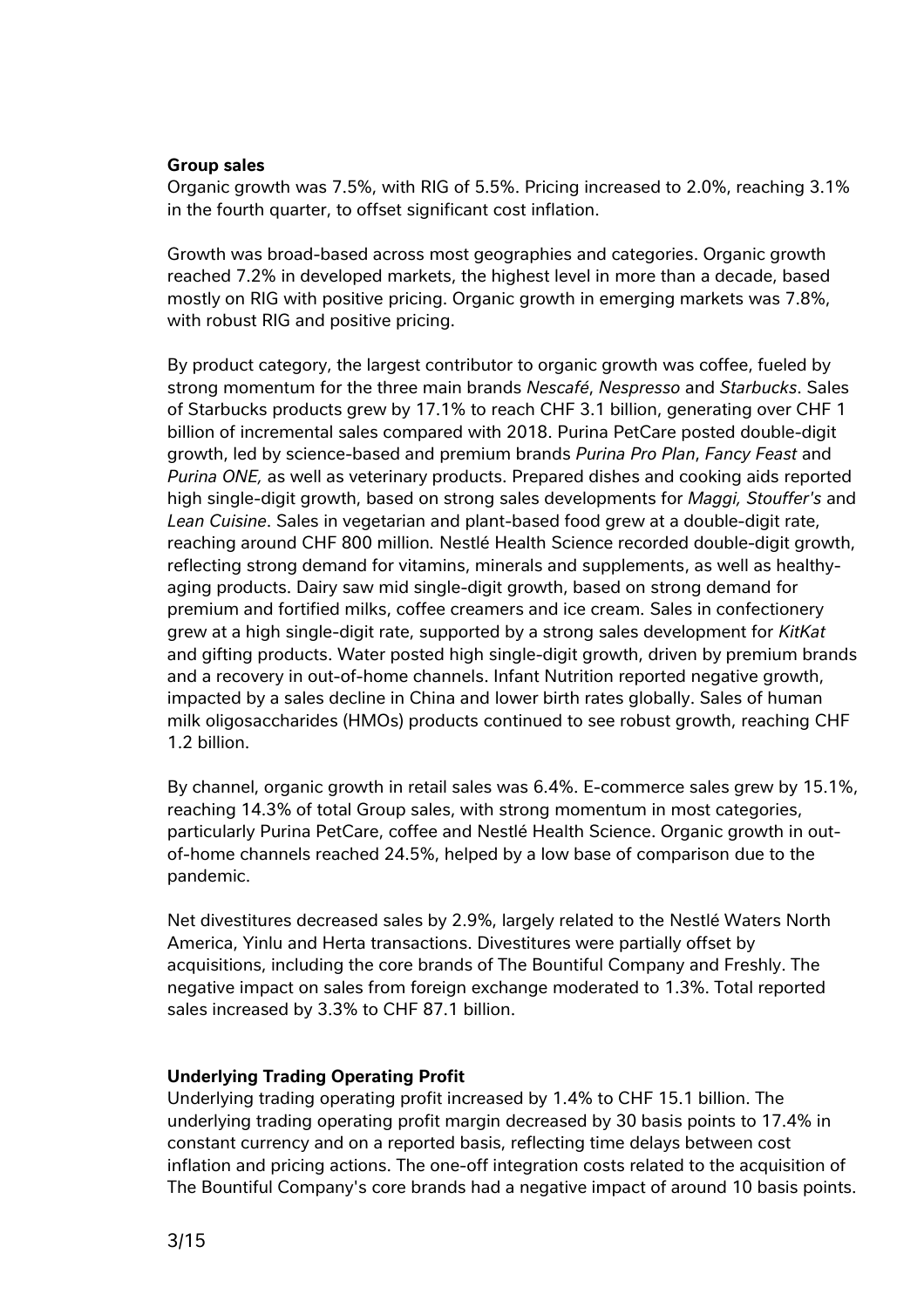Gross margin decreased by 130 basis points to 47.8%, reflecting significant broadbased inflation for commodity, packaging, freight and energy costs. The impact of cost inflation, which increased strongly in the second half, was partly offset by price increases, operating leverage and efficiencies.

Distribution costs as a percentage of sales decreased by 20 basis points, mainly as a result of the disposal of the Nestlé Water brands in North America.

Marketing and administration expenses decreased as a percentage of sales by 80 basis points, based on strong operating leverage and efficiencies. At the same time, the Group continued to invest for growth and increased its consumer-facing marketing expenses in constant currency.

Restructuring expenses and net other trading items increased by CHF 2.3 billion to CHF 3.0 billion, largely reflecting impairments related to the Wyeth business. As a result, trading operating profit decreased by 14.6% to CHF 12.2 billion and the trading operating profit margin decreased by 290 basis points on a reported basis to 14.0%.

#### **Net Financial Expenses and Income Tax**

Net financial expenses were unchanged at CHF 873 million, as a lower cost of debt offset higher average net debt.

The Group reported tax rate decreased by 330 basis points to 20.9%, mainly as a result of one-off items in 2020, including the divestment of the U.S. ice cream business. The underlying tax rate decreased by 40 basis points to 20.7%, mainly due to the geographic and business mix.

#### **Reduction of L'Oréal stake**

On December 15, 2021, Nestlé sold 22.26 million of L'Oréal shares for a total consideration of CHF 9.3 billion. Following the transaction, Nestlé owns 20.1% of L'Oréal and remains fully supportive of the company's value creation strategy.

#### **Net Profit and Earnings Per Share**

Net profit grew by 38.2% to CHF 16.9 billion. Net profit margin increased by 490 basis points to 19.4%. The gain on the disposal of L'Oréal shares more than offset higher asset impairments and other one-off items.

Underlying earnings per share increased by 5.8% in constant currency and by 5.1% on a reported basis to CHF 4.42. Sales growth was the main contributor to the increase. Nestlé's share buyback program contributed 1.3% to the underlying earnings per share increase, net of finance costs. Earnings per share increased by 41.1% to CHF 6.06 on a reported basis.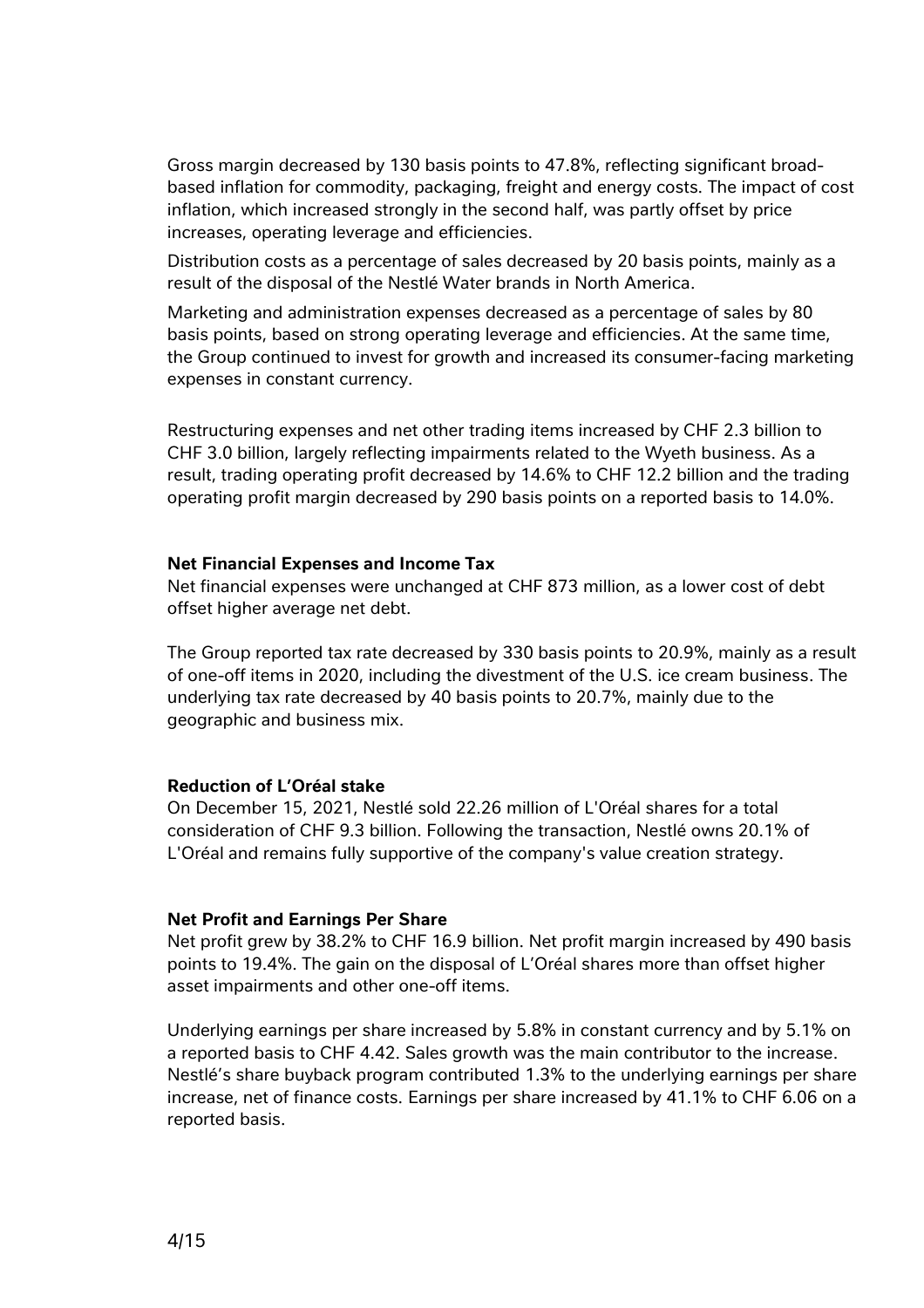#### **Cash Flow**

Cash generated from operations decreased from CHF 17.2 billion to CHF 16.6 billion, mainly due to slightly higher working capital at year-end. In the context of significant supply chain disruptions, the Group increased its inventory levels temporarily. Free cash flow decreased from CHF 10.2 billion to CHF 8.7 billion, mainly due to a temporary increase in capital expenditure to meet strong volume demand, particularly for Purina PetCare and coffee.

#### **Dividend**

At the Annual General Meeting on April 7, 2022, the Board of Directors will propose a dividend of CHF 2.80 per share, an increase of 5 centimes. If approved, this will be the company's 27th consecutive annual dividend increase. The company has maintained or increased its dividend in Swiss francs over the last 62 years. Nestlé is committed to maintaining this long-held practice to increase the dividend in Swiss francs every year.

The last trading day with entitlement to receive the dividend will be April 8, 2022. The net dividend will be payable as from April 13, 2022.

Shareholders entered in the share register with voting rights on March 31, 2022 at 12:00 noon (CEST) will be entitled to exercise their voting rights.

#### **Share Buyback Programs**

During 2021, the Group repurchased CHF 6.3 billion of Nestlé shares.

On December 30, 2021, Nestlé terminated its existing CHF 20 billion share buyback program initiated on January 3, 2020. Between January 3, 2020 and December 30, 2021, the Group repurchased 123.1 million of its shares for a total consideration of CHF 13.1 billion at an average price of CHF 106.08 per share.

Nestlé initiated a new share buyback program of up to CHF 20 billion on January 3, 2022. The company expects to buy around CHF 10 billion of shares in the first twelve months. The new share buyback program shall be completed by the end of December 2024.

#### **Net Debt**

Net debt increased by CHF 1.6 billion to reach CHF 32.9 billion as at December 31, 2021. The dividend payment, share buybacks and the net cash outflow from acquisitions and divestitures more than offset proceeds from the disposal of L'Oréal shares and free cash flow generation.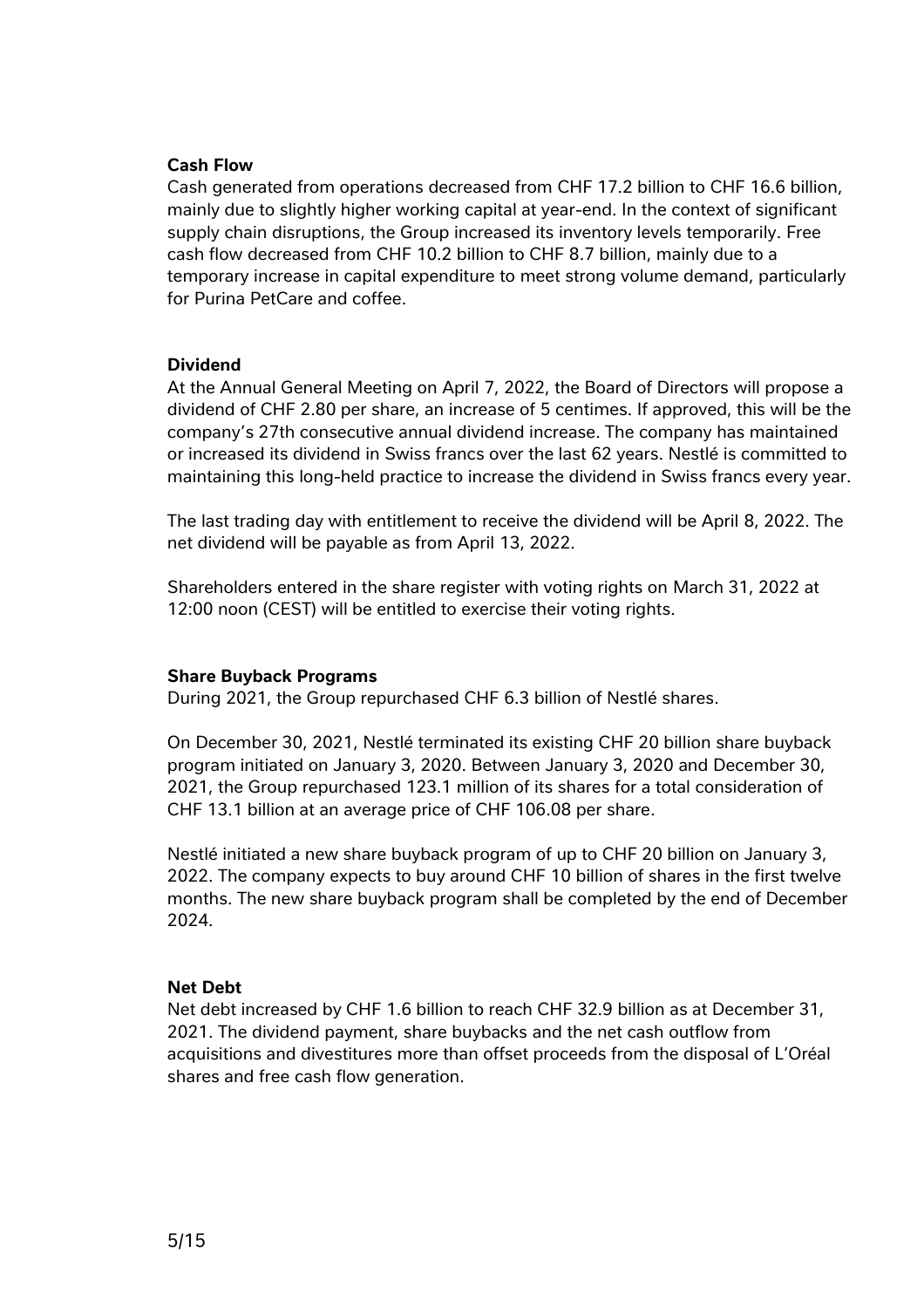#### **Return on Invested Capital (ROIC)**

The Group's ROIC decreased by 250 basis points to 12.2%, as a result of impairments related to the Wyeth business. Excluding Wyeth business impairments, the Group's ROIC was 14.2%.

#### **Portfolio Management**

Nestlé completed acquisitions and divestments with a total value of around CHF 9.9 billion in 2021.

Nestlé is transforming its global water business, sharpening its focus on international premium and mineral water brands and healthy hydration products. In March, Nestlé completed the acquisition of Essentia Water, a premium functional water brand in the U.S., and the sale of its regional spring water brands, purified water business and beverage delivery service in the U.S. and Canada.

Nestlé Health Science continues to focus on building the leading global nutrition and health platform. In July, Nestlé completed the acquisition of Nuun, a leading company in the fast-growing functional hydration market, and entered into an agreement with Seres Therapeutics to jointly commercialize SER-109, an investigational oral microbiome therapeutic in the U.S. and Canada. In August, Nestlé completed the acquisition of the core brands of The Bountiful Company for USD 5.75 billion. The Bountiful Company is the number one pure-play company in the highly attractive global nutrition and supplement category.

Building on the successful global coffee alliance, Nestlé continues to expand the reach of Starbucks branded coffee and tea products outside Starbucks retail stores. In July, Nestlé and Starbucks announced a new collaboration to bring Starbucks ready-todrink coffee beverages to select markets across South-East Asia, Oceania and Latin America.

#### **New Zone structure**

As of January 1, 2022, the company is organized into five Zones: Zone North America, Zone Latin America, Zone Europe, Zone Asia, Oceania and Africa, and Zone Greater China. Nestlé will report the sales and growth numbers of the new Zone structure for the first time on April 21, 2022.

The new structure will strengthen the company's market-led approach and enhance Nestlé's ability to win in a rapidly changing environment. It also underscores the company's deep commitment to succeeding in all parts of the world, including its two top markets North America and Greater China.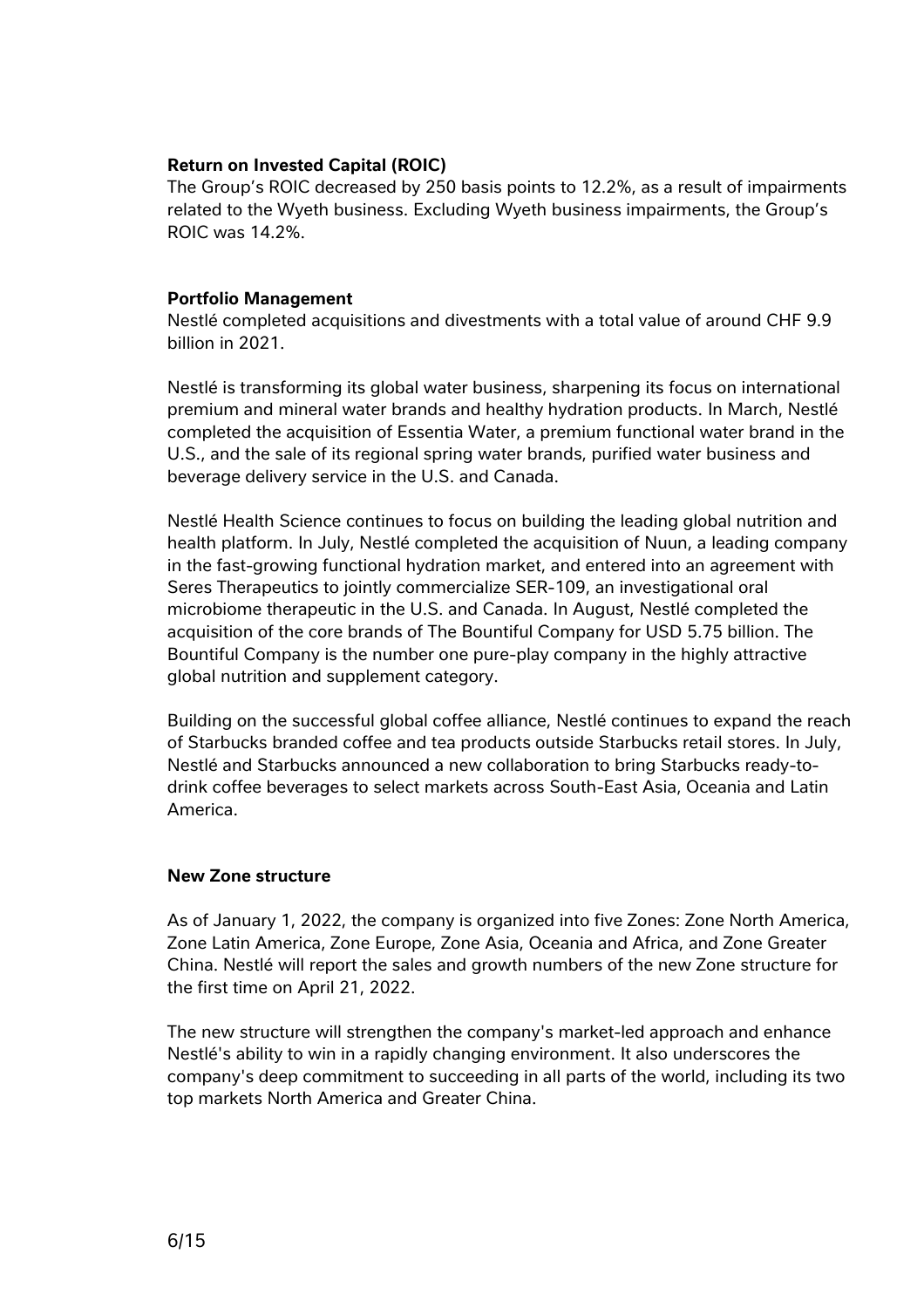# **Zone Americas (AMS)**

- 8.5% organic growth: 4.8% RIG; 3.7% pricing.
- North America posted high single-digit organic growth, with robust RIG and positive pricing.
- Latin America reported double-digit organic growth, with both strong RIG and pricing.
- The underlying trading operating profit margin increased by 30 basis points to 20.8%, mainly due to the divestment of the Nestlé Waters North America brands.

|          | <b>Sales</b><br>2021    | <b>Sales</b><br>2020 | <b>RIG</b> | Pricing | Organic UTOP<br>growth | 2021       | <b>UTOP</b><br>2020 | <b>Margin</b><br>2021 | <b>Margin</b><br>2020 |
|----------|-------------------------|----------------------|------------|---------|------------------------|------------|---------------------|-----------------------|-----------------------|
| Zone AMS | CHF 33.8 bn CHF 34.0 bn |                      | 4.8%       | 3.7%    | 8.5%                   | CHF 7.0 bn | CHF 7.0 bn          | 20.8%                 | 20.5%                 |

Organic growth was 8.5%, with strong RIG of 4.8%. Pricing increased to 3.7%, reaching 5.2% in the fourth quarter. Net divestitures reduced sales by 6.6%, as the divestment of the Nestlé Waters North America brands more than offset the acquisitions of Freshly and Essentia Water. Foreign exchange had a negative impact of 2.5%. Reported sales in Zone AMS decreased by 0.7% to CHF 33.8 billion.

Zone AMS reported high single-digit organic growth, building on a strong sales development in 2020. Increased pricing, continued innovation, strong momentum in ecommerce and a further recovery of out-of-home channels supported growth. The Zone saw continued broad-based market share gains, led by coffee, pet food, frozen food and ambient culinary.

North America posted high single-digit growth in the context of continued significant supply chain constraints. Sales in Purina PetCare grew at a double-digit rate, led by *Purina Pro Plan*, *Fancy Feast* and *Purina ONE*. Scienced-based innovations continued to support growth, with new launches including *Pro Plan Cardio Care* and new varieties of *Sensitive Skin & Stomach* formula. Nestlé Professional and Starbucks out-of-home products saw strong double-digit growth, helped by further recovery in out-of-home channels. Sales in the beverages category, including Starbucks at-home products, *Coffee mate* and *Nescafé,* grew at a mid single-digit rate. Frozen and chilled food reported mid single-digit growth, supported by strong sales developments for *Stouffer's, Lean Cuisine* and *Hot Pockets*. Pizza saw a sales decrease following a high base of comparison in 2020, with a return to positive growth in the fourth quarter. Water reported mid single-digit growth, led by strong growth for the recently acquired Essentia Water business. Sales in confectionery in Canada grew by close to 10%, driven by *KitKat*. Home-baking products, including *Toll House* and *Carnation*, saw a sales decrease following exceptional demand in 2020 but remained above 2019 levels.

Latin America posted double-digit growth, with broad-based contributions across geographies and product categories. Sales in Mexico grew at a double-digit rate, led by coffee, Purina PetCare and confectionery. Brazil reported double-digit growth,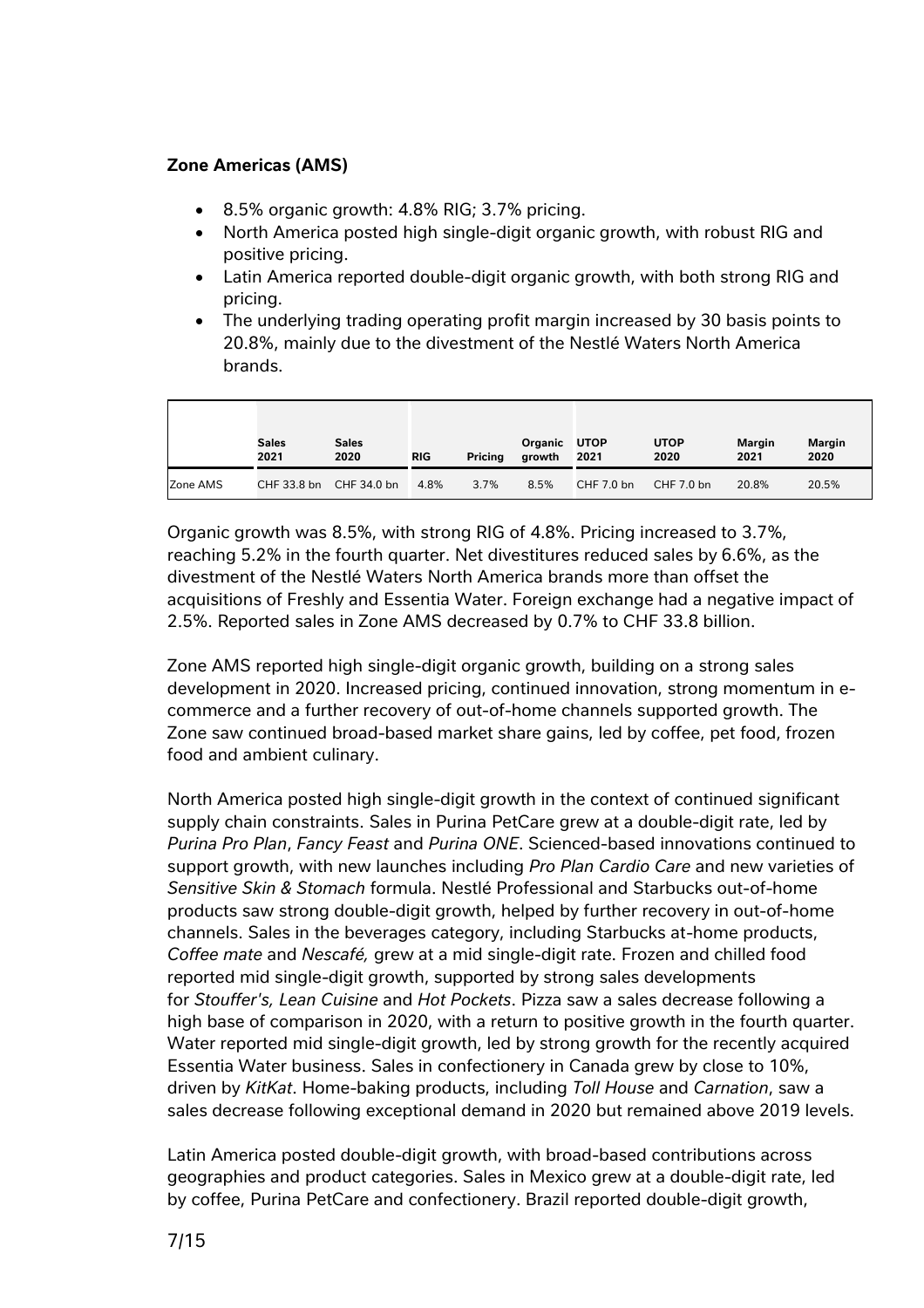reflecting strong demand for confectionery, particularly *KitKat*, as well as Purina PetCare and *Nescafé*. Chile also recorded double-digit growth, supported by Purina PetCare, confectionery and ice cream. By product category, Purina PetCare was the largest growth contributor, led by *Purina Pro Plan* and *Dog Chow*. Confectionery and coffee also reported strong double-digit growth. Sales in Nestlé Professional exceeded 2019 levels, with strong growth across markets. Infant Nutrition saw mid single-digit growth, based on robust demand for *NAN* premium and functional products. Growth in dairy moderated to a low single-digit rate, following exceptionally strong demand in 2020. Plant-based products continued to grow strongly, supported by the expansion of *Nature's Heart* across all markets.

The Zone's underlying trading operating profit margin increased by 30 basis points, with the positive margin impact of the Nestlé Waters North America brands divestment more than offsetting significant cost inflation.

# **Zone Europe, Middle East and North Africa (EMENA)**

- 7.2% organic growth: 6.0% RIG; 1.2% pricing.
- Western Europe saw mid single-digit organic growth with strong RIG and slightly positive pricing.
- Central and Eastern Europe posted double-digit organic growth, with strong RIG and positive pricing.
- Middle East, North Africa, Turkey and Israel reported high single-digit organic growth, with a balanced contribution from RIG and pricing.
- The underlying trading operating profit margin decreased by 10 basis points to 18.5%.

|            | <b>Sales</b><br>2021 | <b>Sales</b><br>2020    | <b>RIG</b> | Pricing | Organic UTOP<br>growth | 2021       | <b>UTOP</b><br>2020 | <b>Margin</b><br>2021 | <b>Margin</b><br>2020 |
|------------|----------------------|-------------------------|------------|---------|------------------------|------------|---------------------|-----------------------|-----------------------|
| Zone EMENA |                      | CHF 21.1 bn CHF 20.2 bn | 6.0%       | 1.2%    | 7.2%                   | CHF 3.9 bn | CHF 3.8 bn          | 18.5%                 | 18.6%                 |

Organic growth reached 7.2%, with strong RIG of 6.0% supported by volume and mix. Pricing increased by 1.2%, with 2.5% pricing in the fourth quarter. Net divestitures reduced sales by 2.2%, largely related to the divestiture of the Herta charcuterie business, partly offset by the acquisitions of Mindful Chef and Lily's Kitchen. Foreign exchange negatively impacted sales by 0.6%. Reported sales in Zone EMENA increased by 4.5% to CHF 21.1 billion.

Zone EMENA reported high single-digit organic growth, reaching the highest level in the last decade. Growth was supported by continued evolution of the portfolio toward fast-growing categories and channels, as well as innovation. All markets posted positive growth, with strong sales developments led by the United Kingdom, Russia, Italy and France. The Zone continued to see broad-based market share gains, particularly for pet food, coffee, ambient and chilled culinary.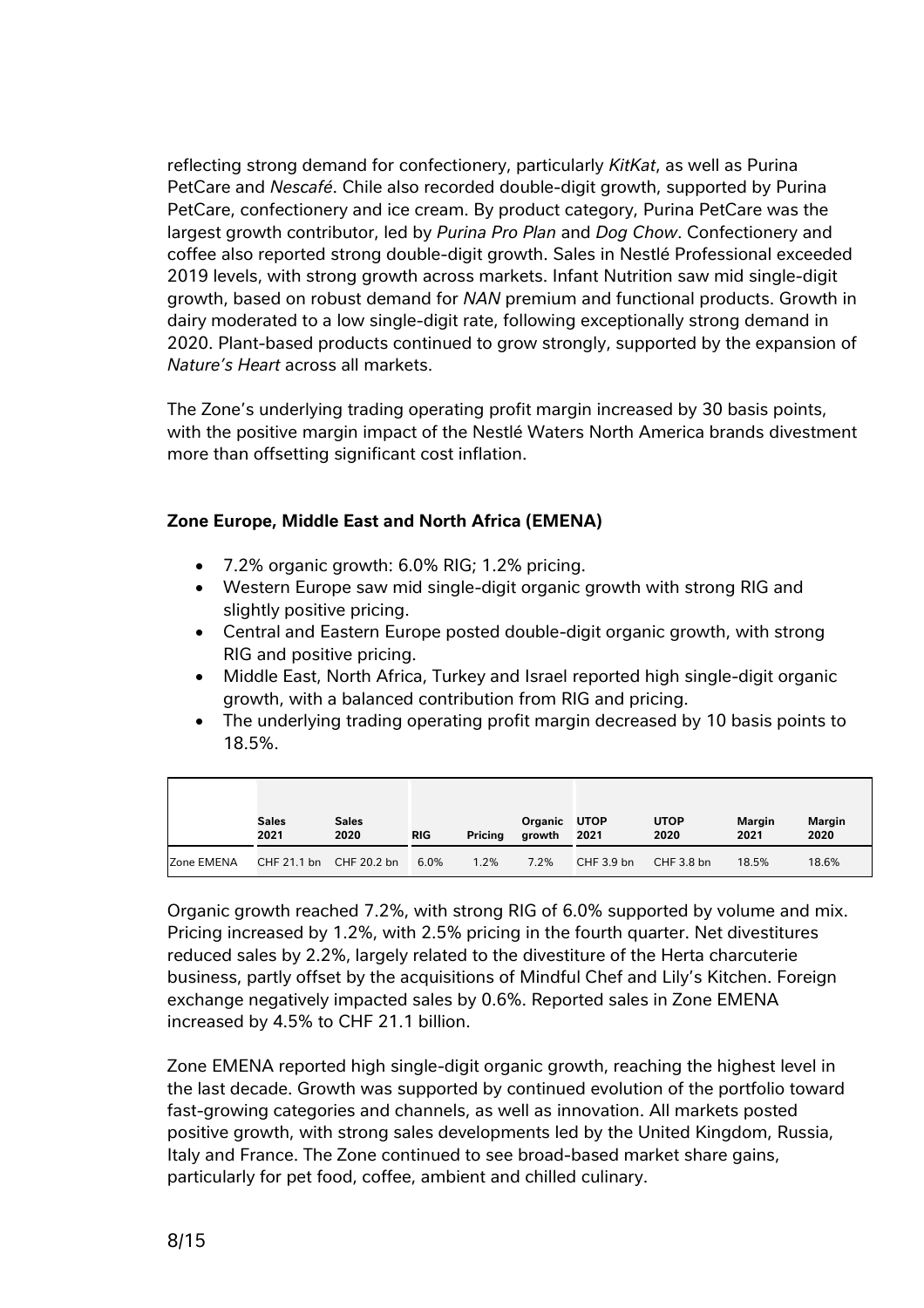By product category, Purina PetCare posted double-digit growth led by premium brands *Gourmet, Felix* and *Purina Pro Plan,* as well as veterinary products. Growth was strong across all channels, particularly in e-commerce and pet specialty stores. Sales in new growth platforms *Tails.com, Lily's Kitchen* and *Terra Canis* combined increased by close to 40%. Sales in coffee grew at a high single-digit rate, supported by strong momentum for *Nescafé* and Starbucks at-home products. Nestlé Professional reported strong double-digit growth, helped by further recovery in out-of-home channels, with particular strength in coffee. Water posted high single-digit growth, led by *S.Pellegrino*  as well as *Nestlé Pure Life* in the Middle East and North Africa. Sales in confectionery grew at a mid single-digit rate, led by *KitKat*. Culinary reported low single-digit growth, with a high base of comparison for *Maggi*. Sales in *Garden Gourmet* and *Mindful Chef* continued to grow at a double-digit rate. *Garden Gourmet Vuna,* the recently launched plant-based tuna alternative, saw strong demand. Infant Nutrition posted positive growth, with continued market share gains, despite lower birth rates in the context of the pandemic.

The Zone's underlying trading operating profit margin decreased by 10 basis points. Cost inflation and increased growth investments more than offset operating leverage and product mix.

# **Zone Asia, Oceania and sub-Saharan Africa (AOA)**

- 4.2% organic growth: 3.5% RIG; 0.8% pricing.
- China posted low single-digit organic growth, based on positive RIG and slightly positive pricing.
- South-East Asia saw positive organic growth, with positive RIG and slightly negative pricing.
- South Asia reported double-digit organic growth, with strong RIG and positive pricing.
- Sub-Saharan Africa recorded double-digit organic growth, led by strong RIG with positive pricing.
- Japan, South Korea and Oceania saw mid single-digit organic growth. Strong RIG was partially offset by slightly negative pricing.
- The underlying trading operating profit margin decreased by 40 basis points to 21.8%.

|          | <b>Sales</b><br>2021 | <b>Sales</b><br>2020 | <b>RIG</b> | Pricing | Organic<br>growth | <b>UTOP</b><br>2021 | <b>UTOP</b><br>2020 | <b>Margin</b><br>2021 | Margin<br>2020 |
|----------|----------------------|----------------------|------------|---------|-------------------|---------------------|---------------------|-----------------------|----------------|
| Zone AOA | CHF 20.7 bn          | CHF 20.7 bn          | 3.5%       | 0.8%    | 4.2%              | CHF 4.5 bn          | CHF 4.6 bn          | 21.8%                 | 22.2%          |

Organic growth was 4.2%, with RIG of 3.5%. Pricing was 0.8%, increasing to 2.2% in the fourth quarter. Net divestitures had a negative impact of 3.9%, largely related to the divestment of the Yinlu peanut milk and canned rice porridge businesses in China. Foreign exchange reduced sales by 0.4%. Reported sales in Zone AOA were unchanged at CHF 20.7 billion.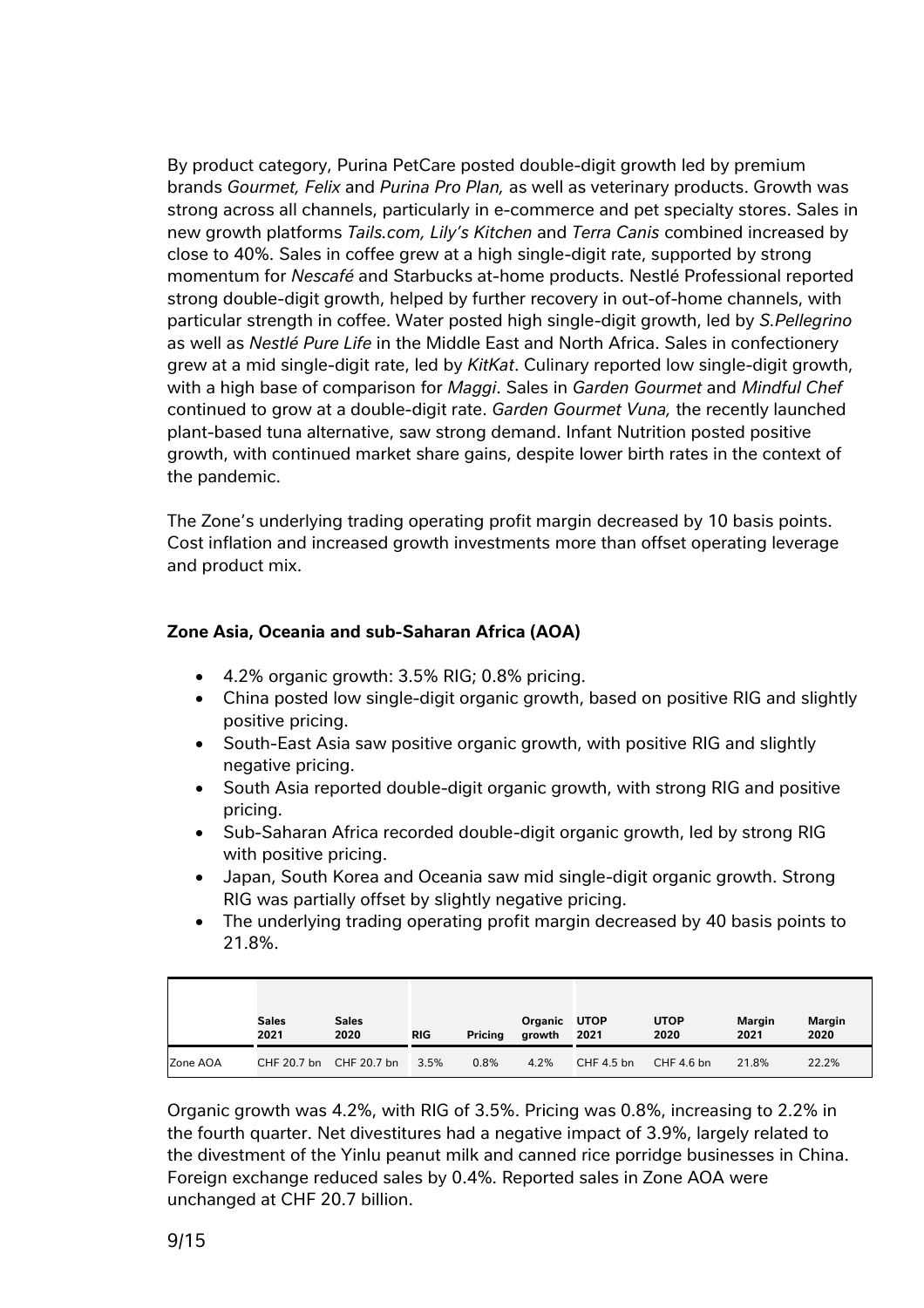Zone AOA reported mid single-digit organic growth in a difficult economic environment with continued regional lockdowns. The Zone saw market share gains in culinary, coffee and pet food. Infant Nutrition reported market share losses.

China saw low single-digit growth. Strong sales developments in most categories were partly offset by a sales decline in Infant Nutrition where turnaround initiatives continued. The largest growth contributor was Nestlé Professional, with sales exceeding 2019 levels. Coffee, culinary and Purina PetCare all reported strong doubledigit growth. Dairy recorded high single-digit growth, with a strong sales development for healthy-aging products, particularly *Yiyang* certified functional foods for improved immunity and mobility. Confectionery posted mid single-digit growth, led by robust demand for *Shark* wafer chocolate*.*

South-East Asia saw positive growth, with sales reaching a mid single-digit rate in the fourth quarter despite continued movement restrictions. Sales in Malaysia grew at a mid single-digit rate, with broad-based growth across most categories. The Philippines and Indonesia saw negative growth, turning positive in the fourth quarter led by *Nescafé* and *Bear Brand*. Indochina posted positive growth, despite a sales decrease in on-the-go products and out-of-home channels.

South Asia recorded double-digit growth, supported by distribution expansion in rural areas and continued strong e-commerce momentum. Growth was broad-based across most categories in both India and Pakistan, led by *Maggi*, *KitKat*, *Nescafé* and Nestlé Professional.

Sub-Saharan Africa recorded double-digit growth, based on strong sales developments for *Maggi, Milo* and *Nescafé*, particularly for affordable offerings.

Japan posted high single-digit growth, led by coffee and Purina PetCare. Sales in South Korea grew at a strong double-digit rate, driven by coffee. Oceania reported positive growth, with robust demand for Purina PetCare, *KitKat* and *Maggi*.

By product category, the key growth driver was coffee driven by new launches for *Nescafé* and Starbucks products. Culinary and Nestlé Professional posted double-digit growth. Sales in confectionery, ice cream and Purina PetCare grew at a high singledigit rate. Dairy reported mid single-digit growth, led by strong demand for premium and fortified milks. Infant Nutrition saw a sales decline, with positive growth outside of China in the second half.

The Zone's underlying trading operating profit margin decreased by 40 basis points. Cost inflation and product mix more than offset operating leverage.

#### **Nespresso**

- 8.8% organic growth: 8.2% RIG; 0.6% pricing.
- The underlying trading operating profit margin decreased by 60 basis points to 23.0%.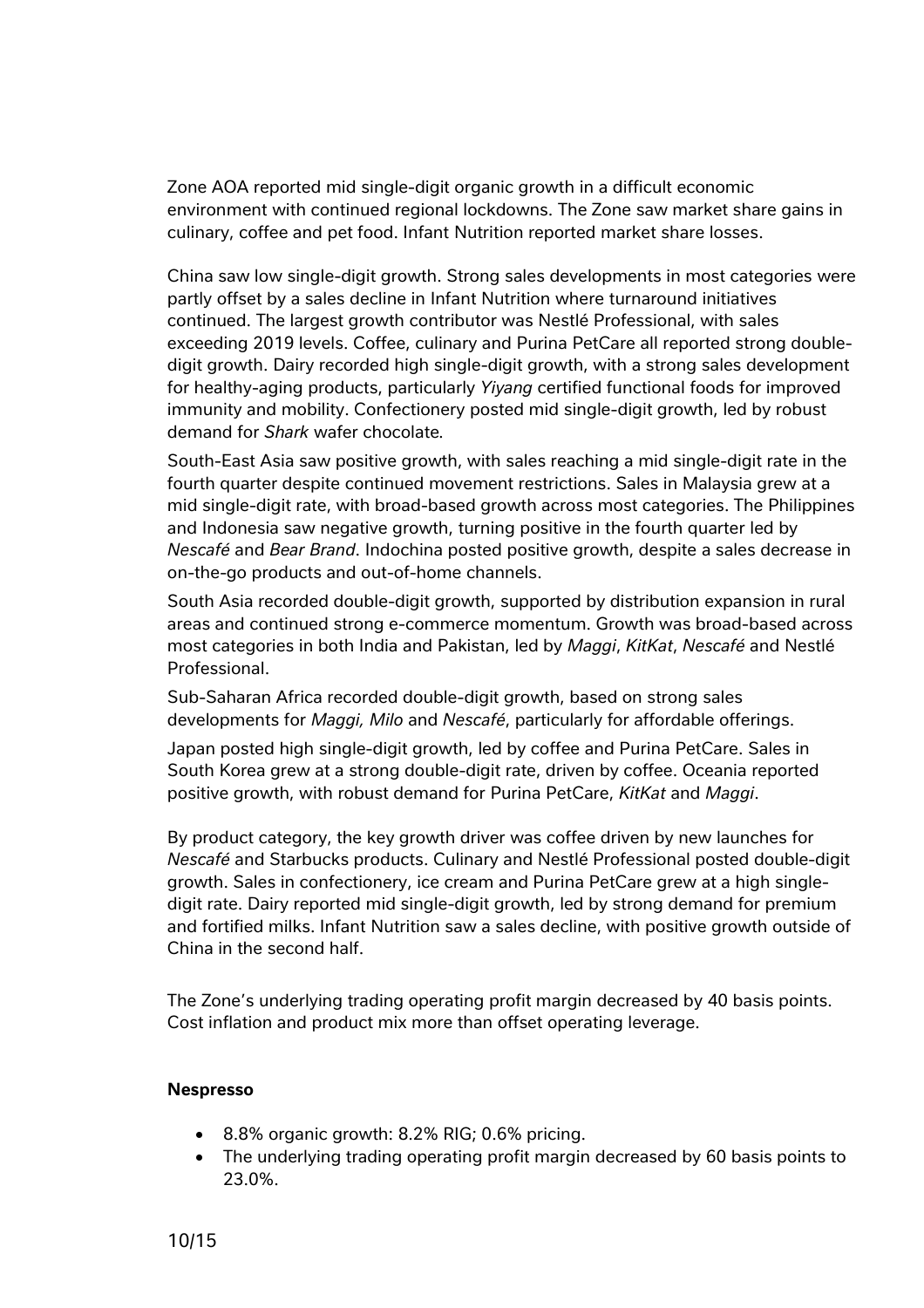|           | <b>Sales</b><br>2021 | <b>Sales</b><br>2020 | <b>RIG</b> | <b>Pricing</b> | Organic UTOP<br>growth | 2021       | <b>UTOP</b><br>2020 | Margin<br>2021 | Margin<br>2020 |
|-----------|----------------------|----------------------|------------|----------------|------------------------|------------|---------------------|----------------|----------------|
| Nespresso | CHF 6.4 bn           | CHF 5.9 bn           | 8.2%       | 0.6%           | 8.8%                   | CHF 1.5 bn | CHF 1.4 bn          | 23.0%          | 23.6%          |

Organic growth reached 8.8%, based on strong RIG of 8.2% and pricing of 0.6%. Foreign exchange positively impacted sales by 0.3%. Reported sales in Nespresso increased by 9.1% to CHF 6.4 billion.

Nespresso posted high single-digit growth, moderating to a mid single-digit rate in the second half following a high base of comparison in 2020. Growth was fueled by new consumer adoption, particularly for the *Vertuo* system, continued momentum in ecommerce and a recovery in boutiques and out-of-home channels. Continuous innovation resonated strongly with consumers and significant new product launches included the expansion of the *World Explorations* and *Reviving Origins* ranges, as well as strong demand for year-end festive offerings.

By geography, the Americas and AOA posted double-digit growth. Sales in EMENA grew at a mid single-digit rate. Overall Nespresso gained market share, with contributions from most markets.

The underlying trading operating profit margin of Nespresso decreased by 60 basis points. Increased growth investments more than offset operating leverage.

# **Nestlé Health Science**

- 13.5% organic growth: 13.4% RIG; 0.1% pricing.
- The underlying trading operating profit margin decreased by 290 basis points to 13.6%.

|                          | <b>Sales</b><br>2021 | <b>Sales</b><br>2020 | <b>RIG</b> | Pricing | Organic<br>growth | <b>UTOP</b><br>2021 | <b>UTOP</b><br>2020 | <b>Margin</b><br>2021 | <b>Margin</b><br>2020 |
|--------------------------|----------------------|----------------------|------------|---------|-------------------|---------------------|---------------------|-----------------------|-----------------------|
| Nestlé Health<br>Science | CHF 4.8 bn           | CHF 3.3 bn           | 13.4%      | 0.1%    | 13.5%             | $CHF 0.7$ bn        | CHF 0.5 bn          | 13.6%                 | 16.5%                 |

Organic growth was 13.5%, with strong RIG of 13.4% and 0.1% pricing. Net acquisitions increased sales by 33.2%, largely related to the acquisitions of the core brands of The Bountiful Company, Vital Proteins, Zenpep and Aimmune. Foreign exchange negatively impacted sales by 1.8%. Reported sales in Nestlé Health Science increased by 45.0% to CHF 4.8 billion.

Nestlé Health Science posted double-digit organic growth, building on a strong sales development in 2020, with broad-based market share gains across channels and markets. Growth was supported by e-commerce momentum, innovation, geographic expansion and strong execution in the supply chain.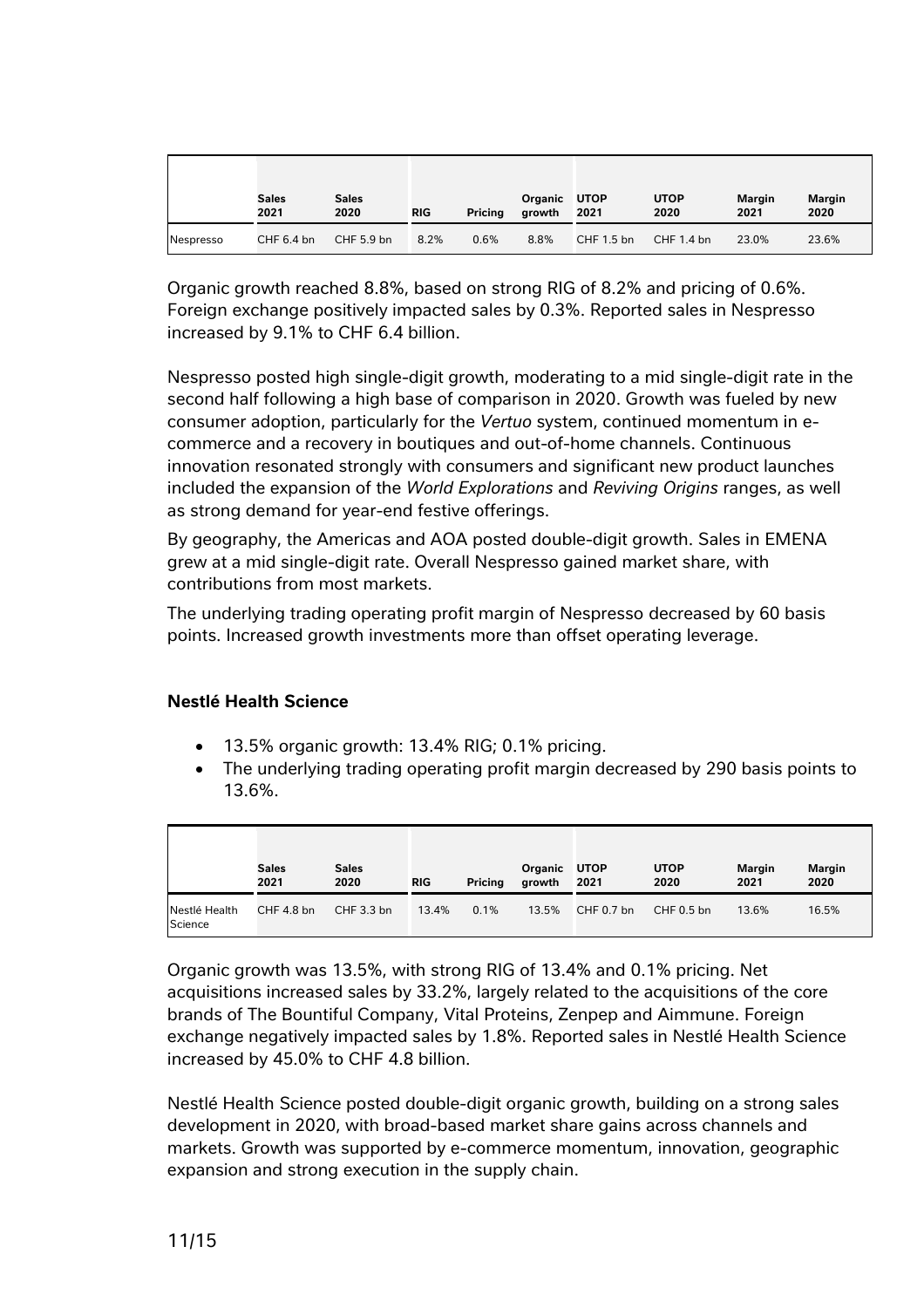Consumer Care posted double-digit growth. Vitamins, minerals and supplements that support health and the immune system continued to see strong demand. *Vital Proteins* almost doubled its sales*. Garden of Life* saw continued strength, driven by new product launches such as *Dr. Formulated MD Protein* for improved heart health and immunity. Sales for the newly acquired core brands of The Bountiful Company grew at a high single-digit rate, led by *Nature's Bounty* and *Solgar*. Healthy-aging products recorded double-digit growth, supported by *Boost* in North America.

Medical Nutrition reported high single-digit growth, with robust demand for pediatric care products *Althéra, Alfaré* and *Alfamino*, as well as for *Compleat,* a comprehensive nutritional tube-feeding formula*.* The rollout of *Palforzia*, the peanut allergy treatment, was impacted by the pandemic. In the fourth quarter, the product started to see increased adoption in the U.S. and was also launched in the United Kingdom and Germany.

By geography, the Americas and AOA posted double-digit growth. Sales in EMENA grew at a high single-digit rate.

The underlying trading operating profit margin of Nestlé Health Science decreased by 290 basis points, mainly due to investments in *Palforzia*, increased consumer-facing marketing expenses and one-off integration costs related to the acquisition of The Bountiful Company's core brands.

# **Business as a force for good: innovative plan to tackle child labor risks and achieve full traceability in cocoa**

On January 27, 2022, Nestlé unveiled an innovative plan building on its longstanding efforts to tackle child labor risks in cocoa production. The company plans to invest a total of CHF 1.3 billion by 2030, more than tripling its current annual investment. A novel incentive program aims to help farmers and their families steadily and sustainably build social and economic stability. This new program focuses on complex root causes of child labor, including poverty, school enrollment and agricultural practices.

The program, which builds on the *Nestlé Cocoa Plan*, rewards practices that increase crop productivity and help secure additional sources of income. By engaging in these practices, families can earn up to CHF 500 in additional annual income for the first two years of the [program](https://www.nestle.com/sites/default/files/2022-01/nestle-income-accelerator-program-infographic.pdf) leveled at CHF 250 as the program starts delivering tangible results.

As the incentive is not paid based on volume of cocoa sold, it also provides smaller farmers meaningful support, leaving no one behind. These payments are on top of support provided by the government of producing countries and the premiums Nestlé pays for certified cocoa, independently audited against the Rainforest Alliance Sustainable Agriculture Standard.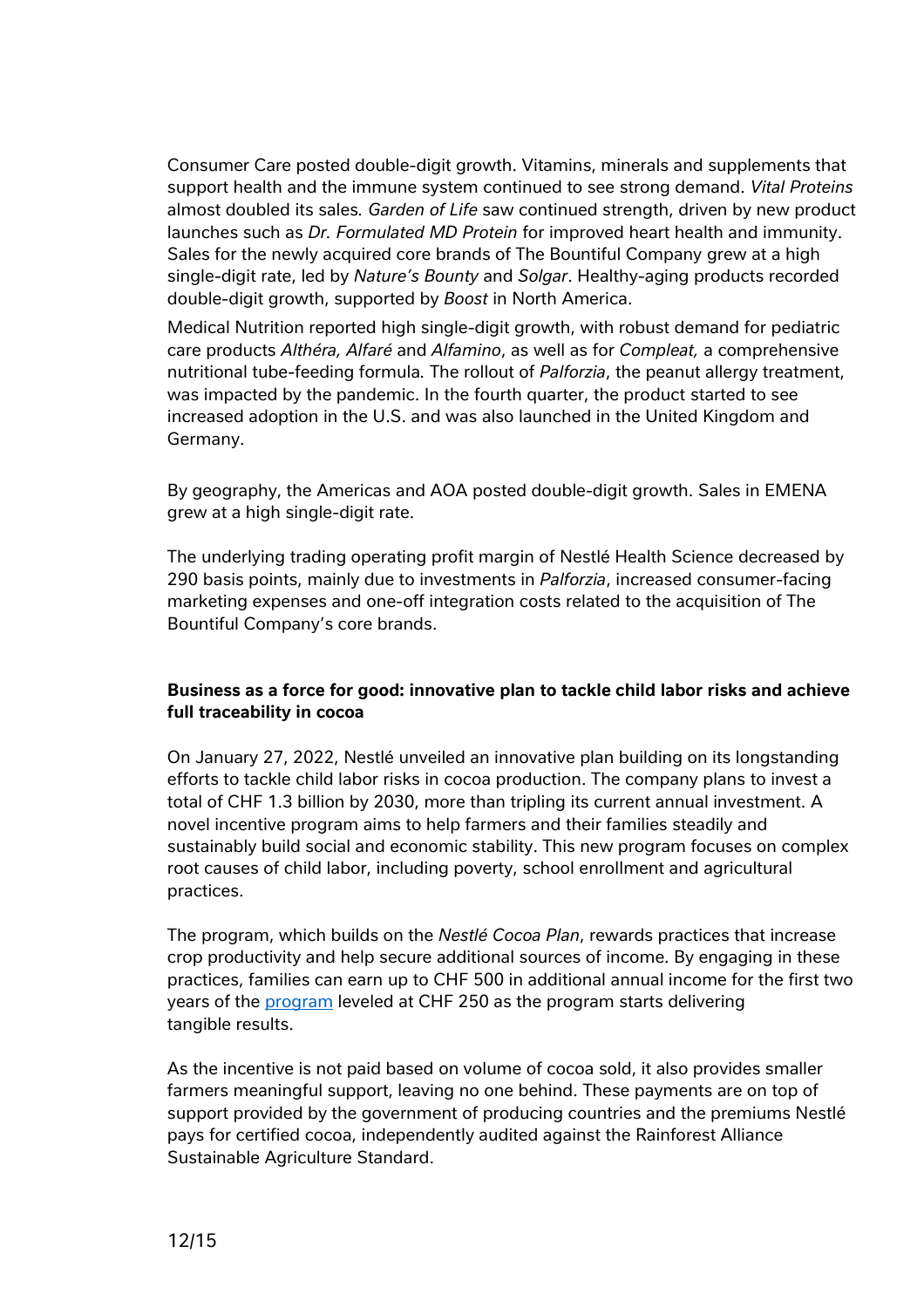The program divides the payments between the traditionally male farmer and his female spouse, typically responsible for the household and childcare, thereby helping to empower women and improve gender equality.

Practices that Nestlé is incentivizing through the program include:

- Enrolling all children in the household aged 6-16 in school.
- Implementing good agricultural practices, such as pruning, which increase crop productivity.
- Performing agroforestry activities to increase climate resilience, like planting shade trees.
- Generating diversified incomes, for example through growing other crops, raising livestock such as chickens, beekeeping or processing other products like cassava.

In line with Nestlé's Creating Shared Value approach, the company will help ensure farmers have the resources, training, and social and financial structures to make lasting changes.

Building on the positive results of an initial pilot in 2020 Nestlé conducted with 1 000 farmers in Côte d'Ivoire, the company will run a sizeable test program with 10 000 families in the country starting this year. The aim is to reach approximately 160 000 cocoa-farming families in Nestlé's global cocoa supply chain by 2030.

As part of the program, Nestlé will transform the sourcing of cocoa to achieve full traceability and segregation of its cocoa products from origin to factory. This new effort will help drive accountability and transparency across Nestlé's supply chain and the broader industry at a time when customers, employees and communities increasingly expect companies to deliver on their shared values.

Nestlé will introduce a range of products with cocoa sourced from this innovative program, offering consumers the opportunity to support improvement in farmer family livelihoods and protection of children. This will start with a selection of *KitKat* products in 2023.

# **Outlook**

**2022 outlook:** we expect organic sales growth around 5% and underlying trading operating profit margin between 17.0% and 17.5%. Underlying earnings per share in constant currency and capital efficiency are expected to increase.

**Mid-term outlook:** sustained mid single-digit organic sales growth. Continued moderate underlying trading operating profit margin improvements. Continued prudent capital allocation and capital efficiency improvements.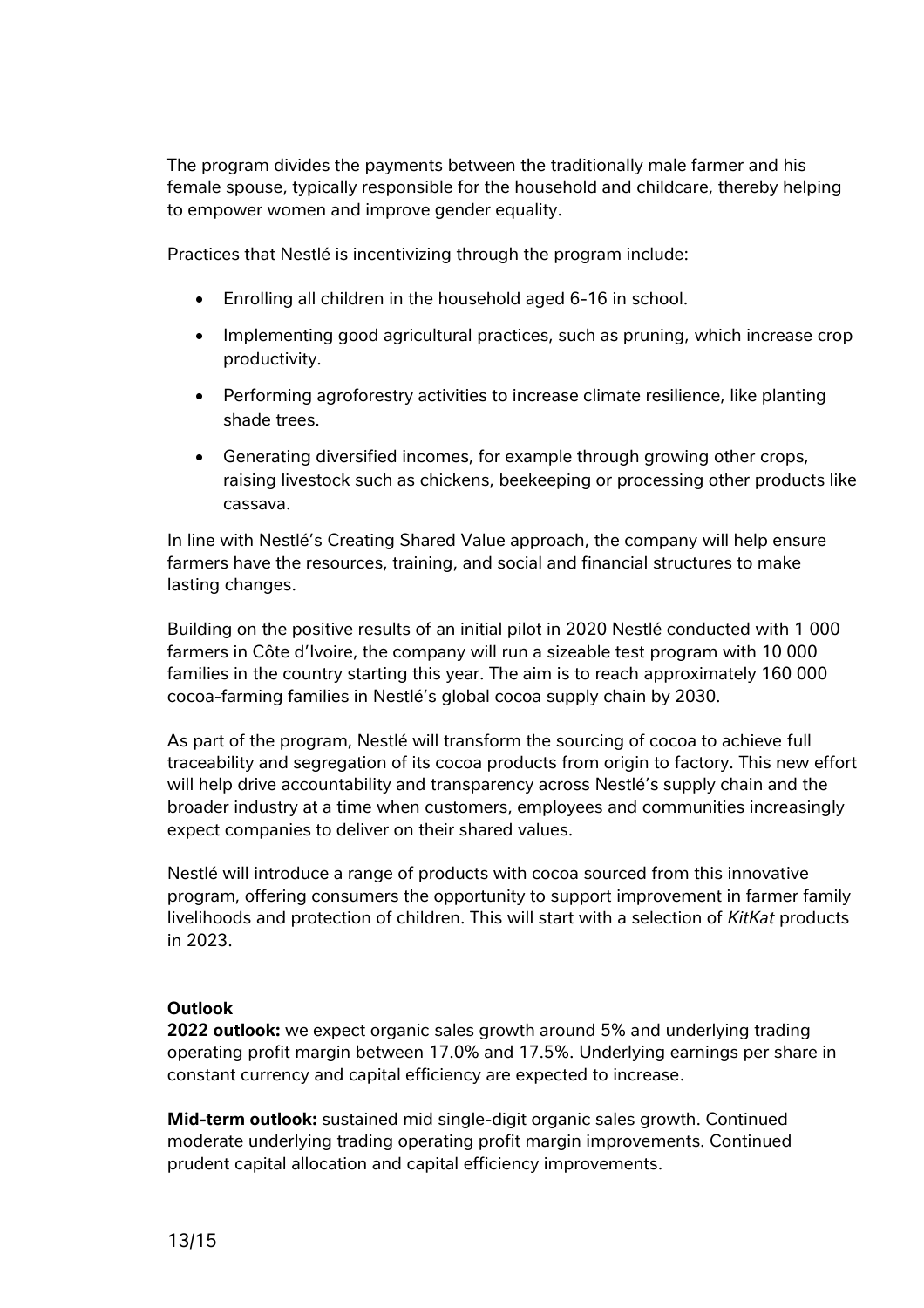# **Financial Statements (pdf)**

<https://www.nestle.com/sites/default/files/2022-02/2021-financial-statements-en.pdf>

**Corporate Governance Report (pdf)**

<https://www.nestle.com/sites/default/files/2022-02/corp-governance-report-2021-en.pdf>

# **Contacts:**

| Media     | <b>Christoph Meier</b> | Tel.: +41 21 924 2200 | mediarelations@nestle.com |
|-----------|------------------------|-----------------------|---------------------------|
| Investors | Luca Borlini           | Tel.: +41 21 924 3509 | ir@nestle.com             |